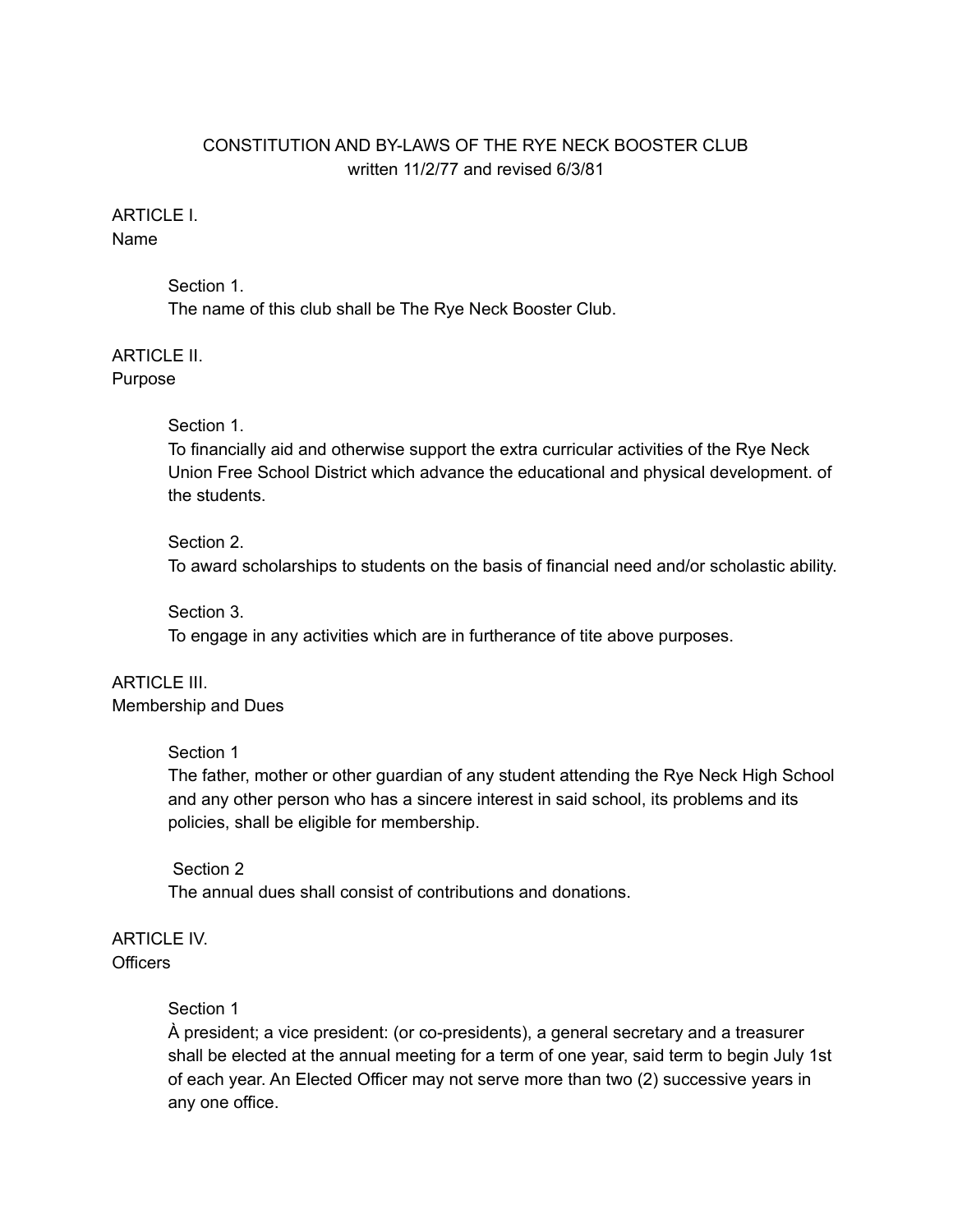#### Section 2

Nominations of officers' shall be made by a nominating committee to be appointed by the president at the March meeting and confirmed by the general membership. Nominations may also be made from the floor at the annual meeting in May.

#### Section 3

Appointments for vacancies existing in offices shall be made by the president and confirmed by the general membership for the unexpired terms.

ARTICLE V Duties of Officers

#### Section 1

The president shall preside at all meetings of the Club and shall be an ex-officio member of all committees except the nominating committee. The vice-president (or co-president) shall act in the absence of the president.

## Section 2

The general secretary shall keep minutes of all regular and special meetings and shall be responsible for the correspondence and records of the Club, and for sending notices of all meetings, and shall be responsible for all membership records and shall work in cooperation with the Membership: Committee.

#### Section 3

The treasurer. shall receive all monies of the Club and deposit them in the local bank to the credit of the Club. (S)He shall keep an accurate record of all receipts and disbursements. All disbursements must be approved by the general membership and paid by checks signed by the president or the treasurer. An audit committee shall audit the treasurer's accounts at the close of each fiscal year.

## ARTICLE VI Meetings

Section 1 Regular meetings of the Club shall be held the 1st Wednesday of each month.

#### Section 2

The last regular meeting shall be held during the month of June.

#### Section 3

Seven members, including officers, shall constitute a quorum, for a regular or special meeting.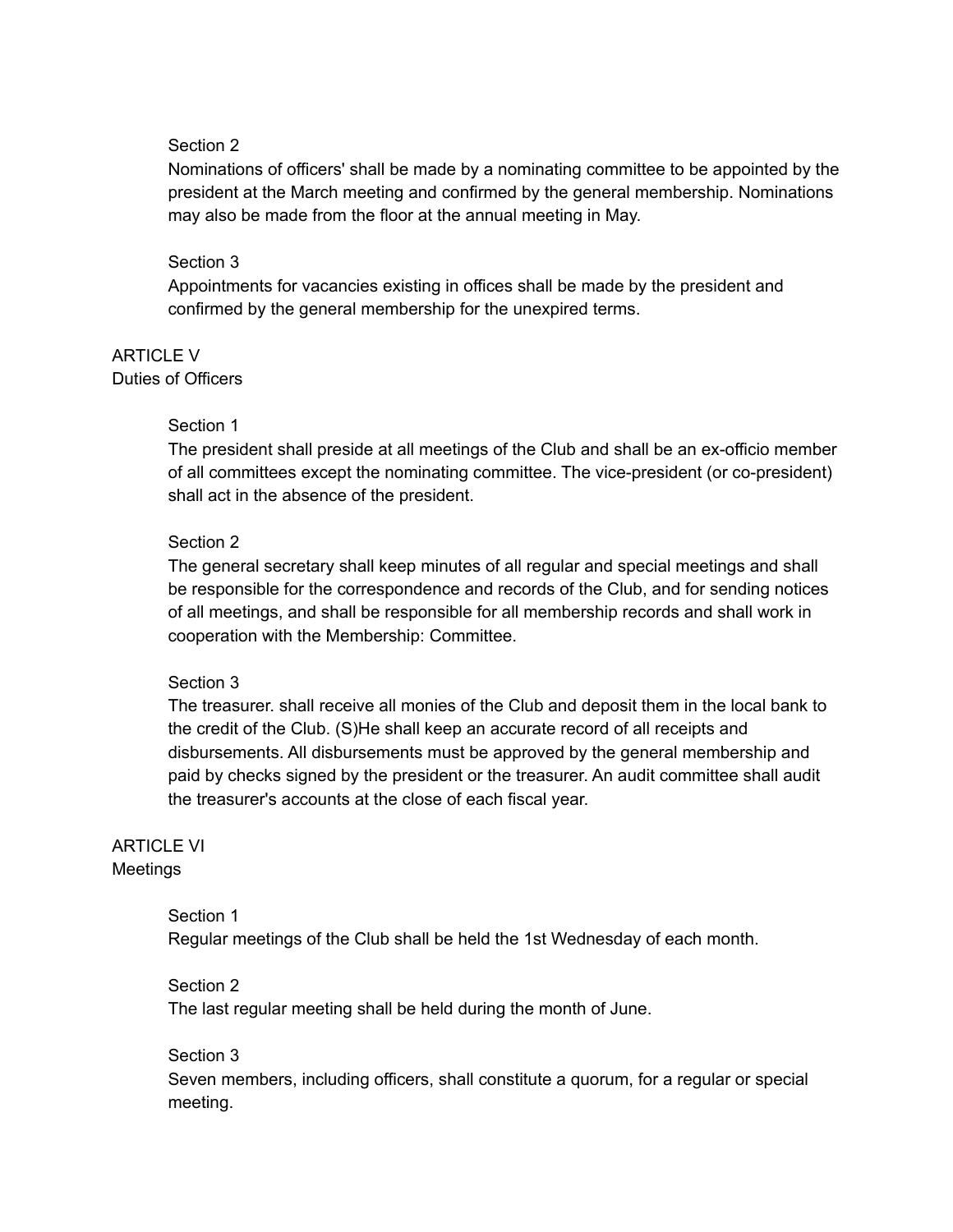## Section 4

Special meetings of the Clubs shall be called by the president, or any seven members at large. Written notice of all meetings must be sent to all members of the Club at least three days prior to any meeting. ·

# ARTICLE VII

Standing Committees

## Section 1.

The following standing committees shall be appointed by the president: Awards, Membership, Program, Publicity, School Liaison, Social., The duties of these standing committees shall be as follows:

#### Section 2.

The Awards Committee shall act as a liaison between the Club and the school authorities in all matters concerning Club awards.

## Section 3

The Membership Committee shaïl endeavor to obtain new members and encourage full attendance at all meetings. This committee will work in cooperation with the General secretary.

#### Section 4

The Program committee shall be responsible for all programs.

#### Section 5

The Publicity Committee shall handle ali necessary publicity concerning the activities of the Club.

#### Section 6

The Social Committee shall plan, manage and be responsible for all social affairs of the Club.

#### Section 7

The School Liaison Committee shall study the needs of the student body and work with the faculty and the students regarding the activities of the Club.

# ARTICLE VIII :

Special Committees/ Rules of Order

Section 1 Special Committees may be appointed by the President.